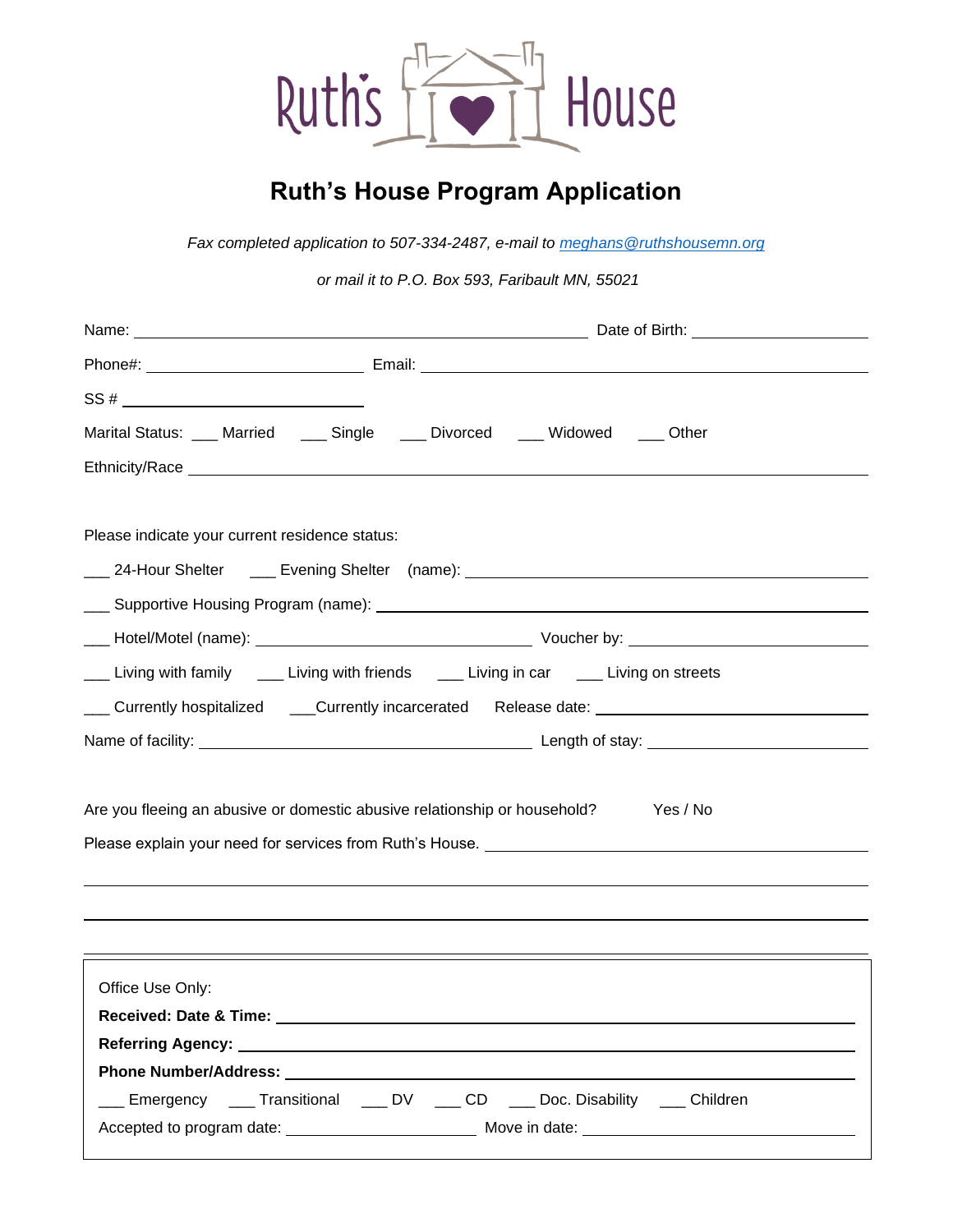Are you involved or have you been involved with any service provider agencies? (Example: Social Services, HOPE Center, Three Rivers, Northfield CAC, Child Protection, etc). Please explain.

| Do you have children? Yes / No |                                                                    |                                                                                                                                                                                                                                                                                                                                                                                                                               |
|--------------------------------|--------------------------------------------------------------------|-------------------------------------------------------------------------------------------------------------------------------------------------------------------------------------------------------------------------------------------------------------------------------------------------------------------------------------------------------------------------------------------------------------------------------|
|                                |                                                                    |                                                                                                                                                                                                                                                                                                                                                                                                                               |
|                                |                                                                    | Child/Children Information who will be residing with you                                                                                                                                                                                                                                                                                                                                                                      |
|                                |                                                                    |                                                                                                                                                                                                                                                                                                                                                                                                                               |
|                                |                                                                    |                                                                                                                                                                                                                                                                                                                                                                                                                               |
|                                |                                                                    |                                                                                                                                                                                                                                                                                                                                                                                                                               |
|                                |                                                                    |                                                                                                                                                                                                                                                                                                                                                                                                                               |
|                                |                                                                    |                                                                                                                                                                                                                                                                                                                                                                                                                               |
|                                |                                                                    |                                                                                                                                                                                                                                                                                                                                                                                                                               |
|                                | Please use additional sheet or back for additional children        |                                                                                                                                                                                                                                                                                                                                                                                                                               |
|                                |                                                                    |                                                                                                                                                                                                                                                                                                                                                                                                                               |
|                                |                                                                    | <b>Criminal History</b>                                                                                                                                                                                                                                                                                                                                                                                                       |
|                                |                                                                    | Conviction of a crime will not automatically exclude you from the program.<br>Are there any legal and/or personal matters which could interfere with your taking possession and maintaining<br>occupancy in this housing program? Letter and the control of the control of the control of the control of the control of the control of the control of the control of the control of the control of the control of the control |
|                                | Have you ever been arrested and convicted of the following?        | ,我们也不能会有一个人的事情。""我们的人们是不是我们的人,我们也不能会有一个人的人,我们也不能会有一个人的人,我们也不能会有一个人的人,我们也不能会有一个人的人                                                                                                                                                                                                                                                                                                                                             |
|                                |                                                                    | ___ Domestic Violence ____ Assault ____ Robbery ____ Property Damage                                                                                                                                                                                                                                                                                                                                                          |
|                                |                                                                    | ___ Drug Possession ____ Drug Distribution/Trafficking ____ Drug other (explain)                                                                                                                                                                                                                                                                                                                                              |
|                                |                                                                    | Any Violent Crime (explain) Later and the control of the control of the control of the control of the control of the control of the control of the control of the control of the control of the control of the control of the                                                                                                                                                                                                 |
|                                |                                                                    |                                                                                                                                                                                                                                                                                                                                                                                                                               |
|                                |                                                                    | Outstanding warrants _____ Bail violations _____ Outstanding bail conditions                                                                                                                                                                                                                                                                                                                                                  |
|                                | Current convictions, awaiting sentencing __ Sentencing obligations |                                                                                                                                                                                                                                                                                                                                                                                                                               |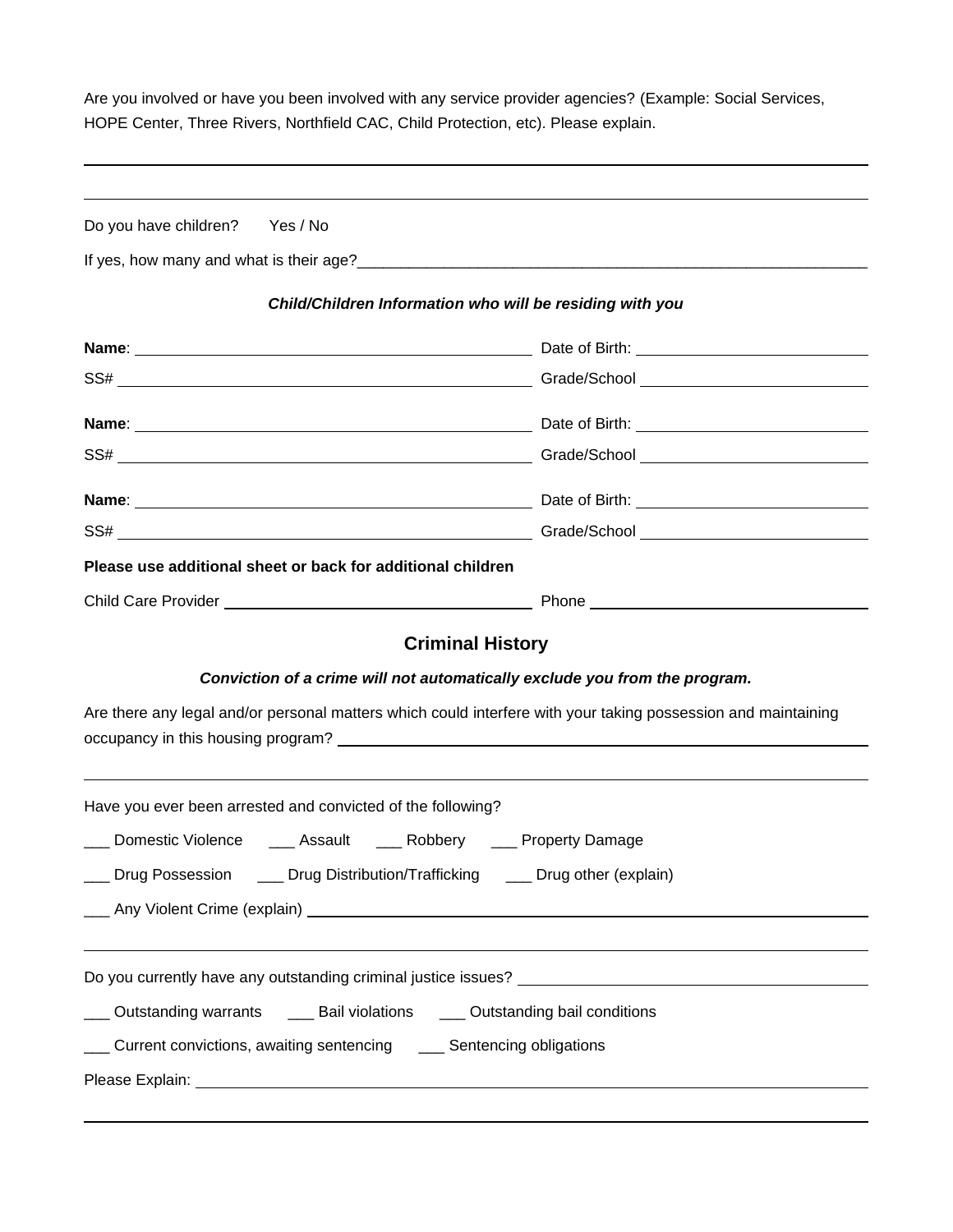|                                                                                       |  | <b>Education Background</b>                                                              |                                                                                                                                                                                                                                      |  |  |  |  |
|---------------------------------------------------------------------------------------|--|------------------------------------------------------------------------------------------|--------------------------------------------------------------------------------------------------------------------------------------------------------------------------------------------------------------------------------------|--|--|--|--|
|                                                                                       |  |                                                                                          | Have you received your High School Diploma? ____________GED? __________When? _______________________                                                                                                                                 |  |  |  |  |
|                                                                                       |  | Have you taken College courses? _________ Years completed? ______                        |                                                                                                                                                                                                                                      |  |  |  |  |
| Do you have a degree? __________ What is your degree in? _______________________      |  |                                                                                          |                                                                                                                                                                                                                                      |  |  |  |  |
| <b>Employment/Income Background</b>                                                   |  |                                                                                          |                                                                                                                                                                                                                                      |  |  |  |  |
|                                                                                       |  |                                                                                          | Are you currently employed? _______ If yes, where? ______________________________                                                                                                                                                    |  |  |  |  |
|                                                                                       |  |                                                                                          |                                                                                                                                                                                                                                      |  |  |  |  |
|                                                                                       |  |                                                                                          | How many hours per week? __________ Hourly wage? __________ Date started?                                                                                                                                                            |  |  |  |  |
|                                                                                       |  | Is your employment status ____ Permanent ____ Temporary ____ Seasonal ____ Other         |                                                                                                                                                                                                                                      |  |  |  |  |
|                                                                                       |  |                                                                                          |                                                                                                                                                                                                                                      |  |  |  |  |
| Other sources of income:                                                              |  |                                                                                          |                                                                                                                                                                                                                                      |  |  |  |  |
| <b>MFIP</b>                                                                           |  |                                                                                          |                                                                                                                                                                                                                                      |  |  |  |  |
| <b>DWP</b>                                                                            |  |                                                                                          |                                                                                                                                                                                                                                      |  |  |  |  |
| Social Security                                                                       |  |                                                                                          |                                                                                                                                                                                                                                      |  |  |  |  |
| State SSI                                                                             |  |                                                                                          |                                                                                                                                                                                                                                      |  |  |  |  |
| Food Stamps                                                                           |  |                                                                                          |                                                                                                                                                                                                                                      |  |  |  |  |
| General Assist.                                                                       |  |                                                                                          |                                                                                                                                                                                                                                      |  |  |  |  |
| <b>Child Support</b>                                                                  |  |                                                                                          |                                                                                                                                                                                                                                      |  |  |  |  |
| Retirement/Pension                                                                    |  |                                                                                          |                                                                                                                                                                                                                                      |  |  |  |  |
|                                                                                       |  |                                                                                          |                                                                                                                                                                                                                                      |  |  |  |  |
|                                                                                       |  |                                                                                          |                                                                                                                                                                                                                                      |  |  |  |  |
|                                                                                       |  |                                                                                          |                                                                                                                                                                                                                                      |  |  |  |  |
|                                                                                       |  |                                                                                          | Other Income: <u>example and the set of the set of the set of the set of the set of the set of the set of the set of the set of the set of the set of the set of the set of the set of the set of the set of the set of the set </u> |  |  |  |  |
| Please provide proof of income and benefits.                                          |  |                                                                                          |                                                                                                                                                                                                                                      |  |  |  |  |
| <b>Health/Disability History</b>                                                      |  |                                                                                          |                                                                                                                                                                                                                                      |  |  |  |  |
| Do you have health insurance? __________ please provide a copy of your insurance card |  |                                                                                          |                                                                                                                                                                                                                                      |  |  |  |  |
|                                                                                       |  | Do you consider yourself, or another member of the family, as having a disability? _____ |                                                                                                                                                                                                                                      |  |  |  |  |
|                                                                                       |  |                                                                                          |                                                                                                                                                                                                                                      |  |  |  |  |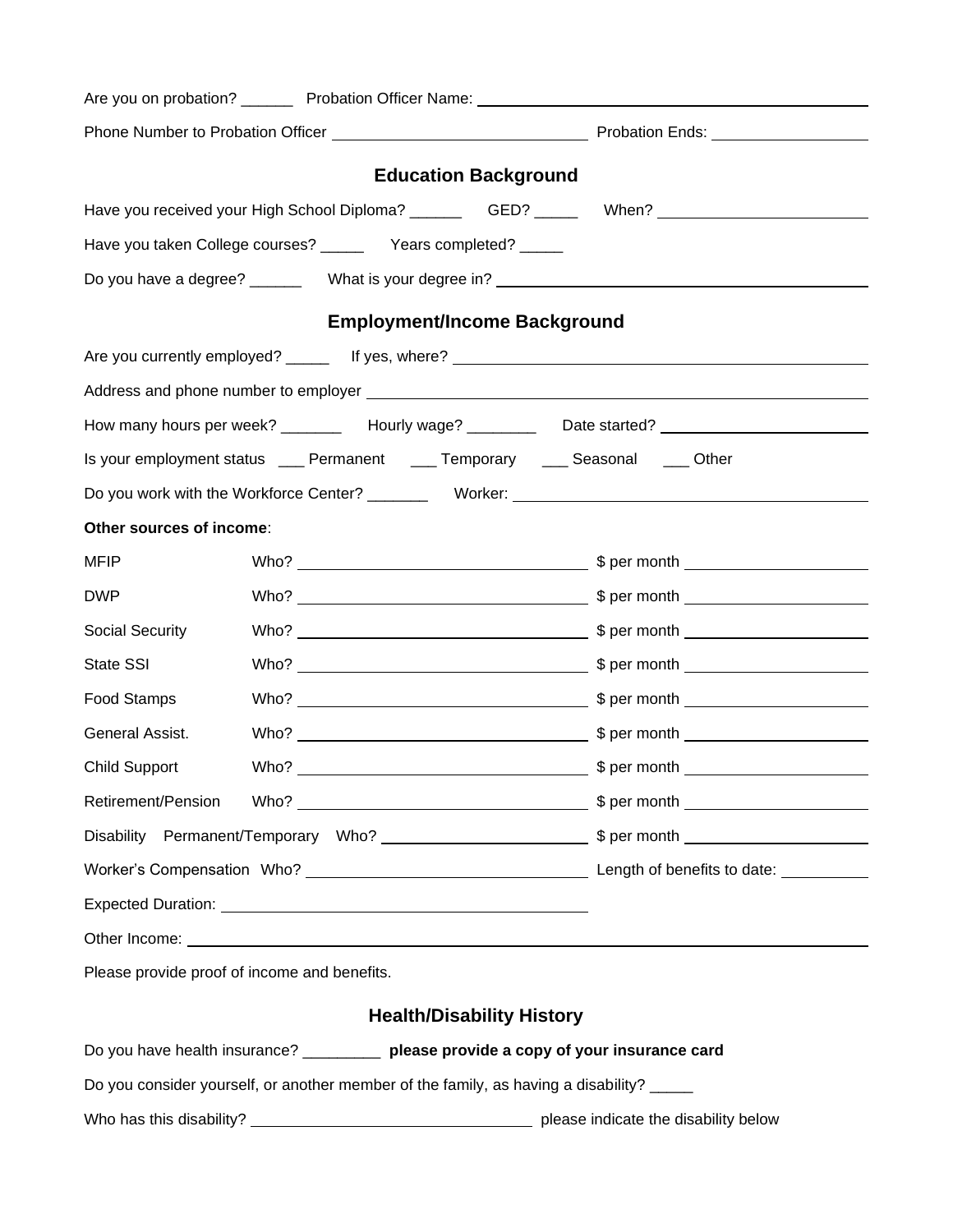| Have you attended treatment? __________ If so, when and where? Please indicate if inpatient or outpatient.                                                                                                                    |
|-------------------------------------------------------------------------------------------------------------------------------------------------------------------------------------------------------------------------------|
|                                                                                                                                                                                                                               |
| Has this disability been diagnosed by a medical doctor? ______ By who?                                                                                                                                                        |
|                                                                                                                                                                                                                               |
| Please provide a copy of disability paperwork.                                                                                                                                                                                |
| Please indicate if there are accommodations required.                                                                                                                                                                         |
| Do you or your children have any medical conditions including mental health issues?                                                                                                                                           |
| Do your child/children have any special needs or require any medical services? If so, what are they and who?                                                                                                                  |
| Do you or your children use any medications including prescription and non-prescription medications, drugs or                                                                                                                 |
| Any additional health information you feel is important example and any of the state of the state of the state of the state of the state of the state of the state of the state of the state of the state of the state of the |
| <b>Housing History</b>                                                                                                                                                                                                        |
|                                                                                                                                                                                                                               |
|                                                                                                                                                                                                                               |
|                                                                                                                                                                                                                               |
|                                                                                                                                                                                                                               |
|                                                                                                                                                                                                                               |
| Reasons for evictions: ___ Nonpayment of rent ___ Persons in household not on lease                                                                                                                                           |